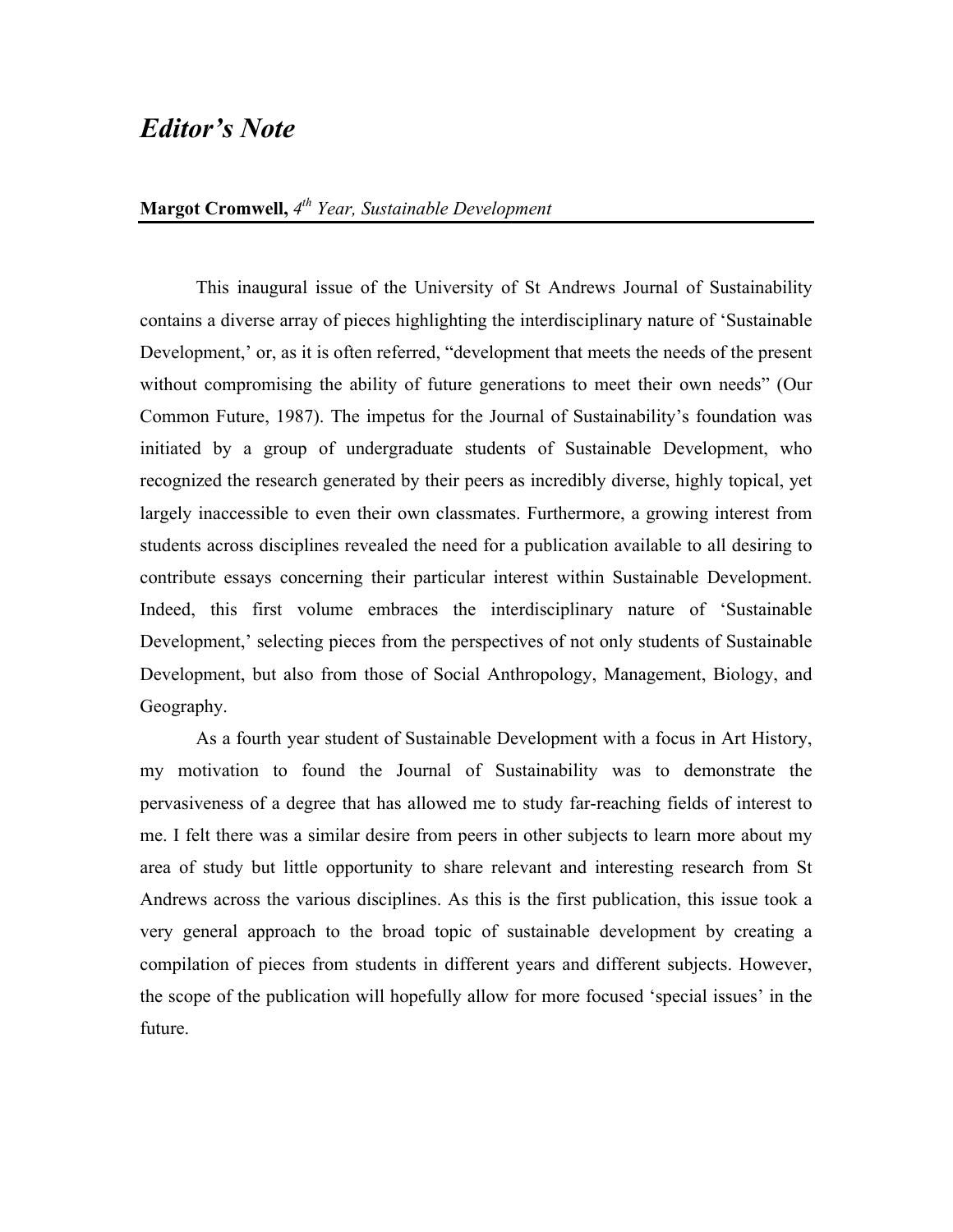That being said, certain crosscutting themes were emergent in the inherently diverse range of essays selected for publication, mainly concerning human activities in the face of climate change. The first two pieces provide both a reflective and a researchbased approach to examining perceptions of climate change to introduce the contention between messages about global warming in individual experiences, scientific evidence, the field of Sustainable Development, and in public policy. Gnanapragasam's (2013) espousal of "practical hope" in the face of a warming planet provided an interesting reflection upon Scotland's future in sustainability. This contextualized Damgaard's (2013) thoughtful outline of the contention between scientific evidence, individual perception, and the emphasis of environmental issues in public policy nicely. The inclusion of these two pieces attempts to present a balanced and pragmatic approach to an issue long debated throughout literature of Sustainable Development.

Next, two quite different essays focus on the nexus of environmental change, globalization, and sustainable mitigation of social inequalities through the lenses of contentions concerning microfinance (Jachimowicz, 2013) and migration (Belesova, 2013). Both essays highlight the positives and negatives of the effects of the proposed changes on sustainable growth. Their inclusion in this issue demonstrates the importance of approaching sustainable development using a variety of perspectives. These papers cast light on the notion that setting populations on sustainable trajectories must carefully consider issues of social equality. By examining both the positive and negative effects of both microfinance and migration, both essays come to interesting conclusions that offer new takes on common discourses of innovative developmental solutions, calling for further investigation of how to most constructively address the challenges associated with globalization and environmental change.

Biodiversity management, an integral issue in the realm of human-environment relations, is examined through two informative essays assessing the importance of understanding the field as well as the importance of resilience thinking for biodiversity management. Crawford (2013) posits that the number of species on Earth is important to mankind for a variety of reasons while Bunse (2013) examines management of ecosystem dynamics in the implications of 'systems thinking' through the lens of 'ecosystem resilience.' Environmental conservation has long been investigated as human activities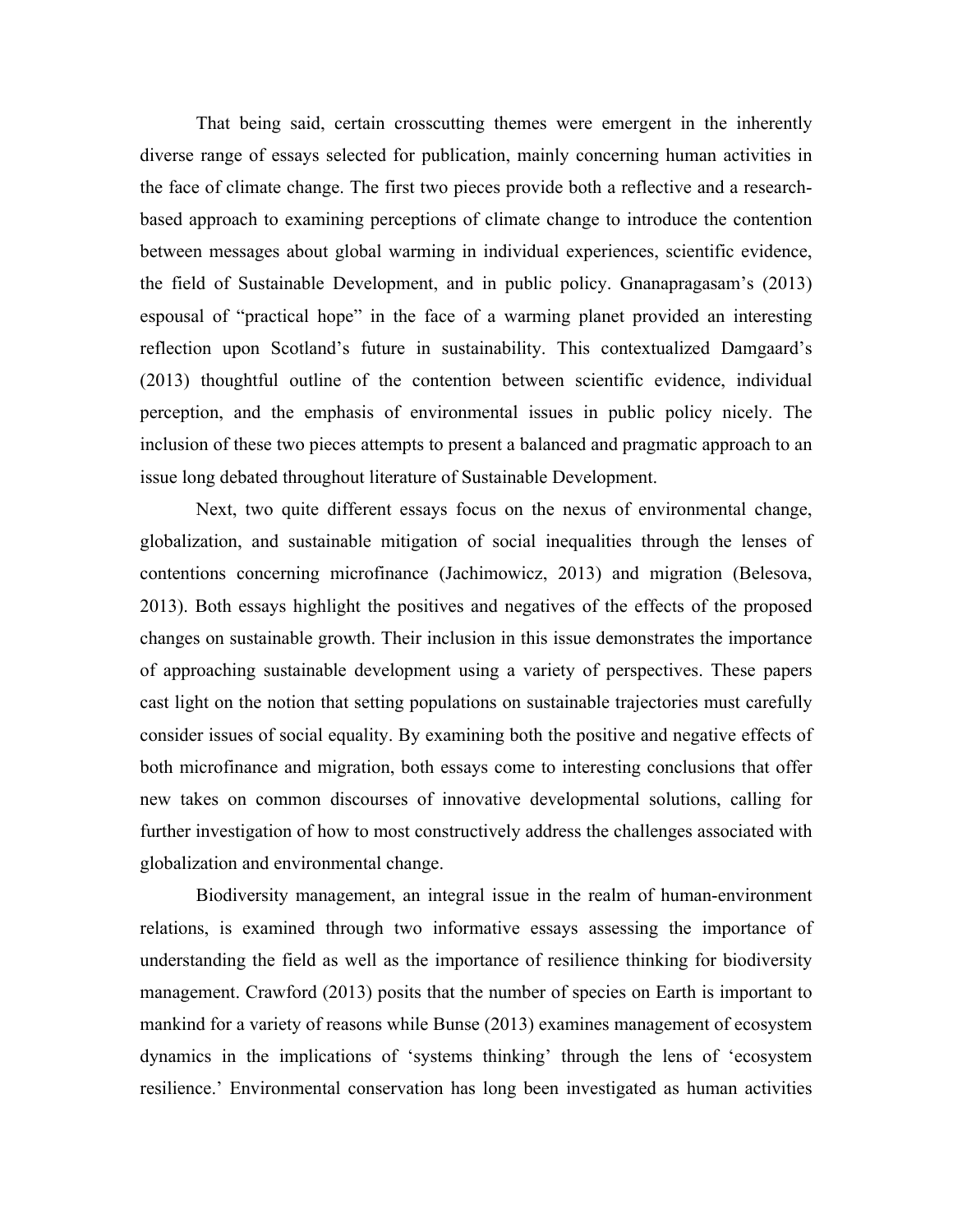have resulted in increasing degradation of biological systems, which clearly impacts human wellbeing. These two papers introduce the notion that humans have much to discover about the species existing on earth as well as the concept of phase shifts and ecosystem resilience in the broad field of human interaction with nature.

The next essays in this issue focus on a particularly recognizable impact of environmental degradation upon human wellbeing: agricultural production and the current food crisis. To start, a background about pollinator declines and implications for agricultural production provides a snapshot of a threat to human subjugation of crops. Individual consumption practices are examined in a reflective "ethnography" of dietary choices in St Andrews, a research project that reveals expressions of ethnographic interests in the context of our very own University town. While this is a very interesting read, I commend the subsequent articles for more details regarded the global challenges facing sustainable agricultural production and consumption. Tollan (2013) and Steenbergen (2013) scrutinised case studies of specific products, examining to what extent they could be considered 'sustainable' in the context of established agricultural practices and their global implications. Both pieces are informative and compelling, but are purposefully focused upon singular products, highlighting particular problems within the coffee and dairy industries.

The contention between 'mainstreaming' sustainable development in food production/consumption and working within contemporary commercial frameworks are investigated from what the editors felt was a somewhat one-sided argument that extends to many of the global issues integral to Sustainable Development. The realities of threatened food security can arguably be addressed through policies that deliver sustainability (Sustainable Development Commission, 2012). The call for a paradigm shift towards "agri-culture" (see Pretty, 2002) has the potential to both mitigate the adverse effects of agricultural revolutions spawned by unprecedented population growth; but also disrupts an established order that is increasingly integrating corporate social responsibility (CSR) and emphasizing 'ethical' choices within modern capitalistic frameworks. The latter goal, albeit contrived in relation to arguably unsustainable systems, deserves further investigation in the broader context of sustainable development, as the aforementioned attempts to 'mainstream' sustainable development remains elusive.